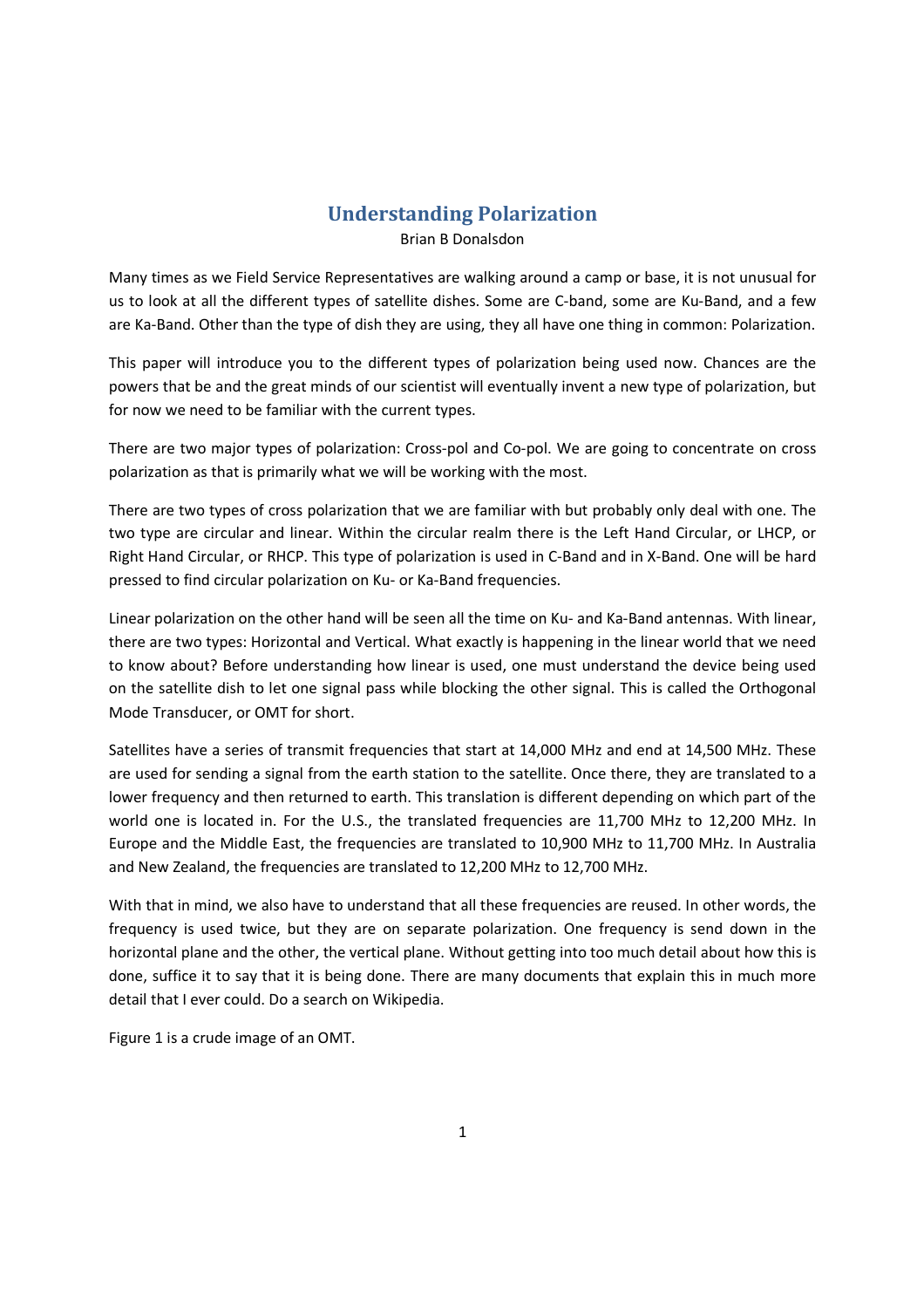

**Figure 1: Orthogonal Mode Transducer** 

In Figure 1, section A is the a waveguide that is bent on the "H" plane, or the Hard plane . Section B is a transmit reject filter and is used to prevent transmitted energy from getting into the LNB. Section C is a straight piece of waveguide that connects the Block Up Converter to the feed horn. The OMT is an integral part of the entire feed assembly and is responsible for the linear polarization process at the earth station dish. Figure 2 shows the OMT from the BUC end.



**Figure 2: OMT viewed from BUC end** 

Looking at Figure 2 one will notice two rectangular openings. One is situated in the vertical plane while the other is in the horizontal plane. These are the ports where the BUC and LNB are connected. They are just hollow waveguides that the energy travels to or from the dish. They are specifically tuned to the frequencies they are designed to support. C-Band cannot work with a Ku-Band OMT, as a Ku-Band OMT cannot work with a Ka-Band OMT.

Figure 3 shows how we derive at the horizontal and vertical elements of the polarization. As one see, it is the actual antenna element that indentifies if the signal is horizontal or vertical.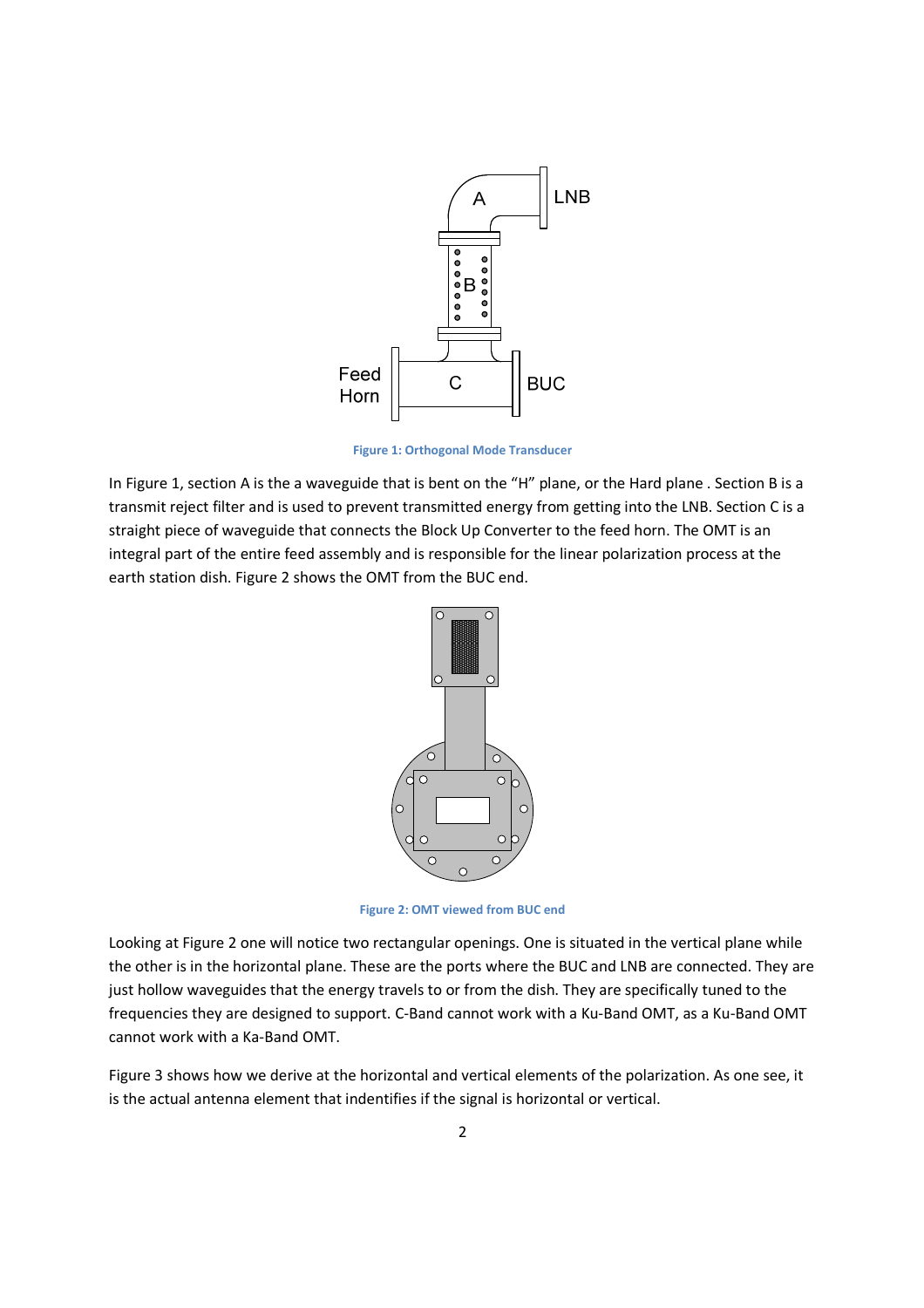

**Figure 3: Vertical and Horizontal elements** 

Now that we have an understanding of what is used for polarization control, let's see how to apply our new found knowledge. Adjusting the polarization for linear polarized signals is as simple as looking at the face of the feed horn. Regardless if the dish is prime focus (feed horn in the center of the parabolic dish) or off-set feed (standard or inverted), or if you are using dual optics (Gregorian or Cassegrain), polarization is done from the face of the feed horn.

Figures 4 through 9 depict how the whole entire feed assembly is moved to achieve the correct pol angle whether vertical or horizontal. Let's start with the LNB in the 12 o'clock position. This is with the long edge of the LNB in the vertical position, so the element in the LNB is oriented horizontal (see Figure 3). This, therefore, would be considered Horizontal Down, or the down link signal are in the horizontal plane.



**Figure 4: LNB in 12-o'clock position - Horizontal Polarization** 

This seems to be the starting position for most installations, but may not be the finished position. It depends on where the satellite is with respect to your meridian, or your longitude. While facing directly south, everything to your right is considered POSITIVE while everything to your left is considered NEGATIVE. So if the transmission plan indicated that you are to receive horizontal down with a polarization of 23 degrees, you would know the satellite is to your west. This is true wherever you are in the northern hemisphere. If you are in the southern hemisphere you will have to reverse the information.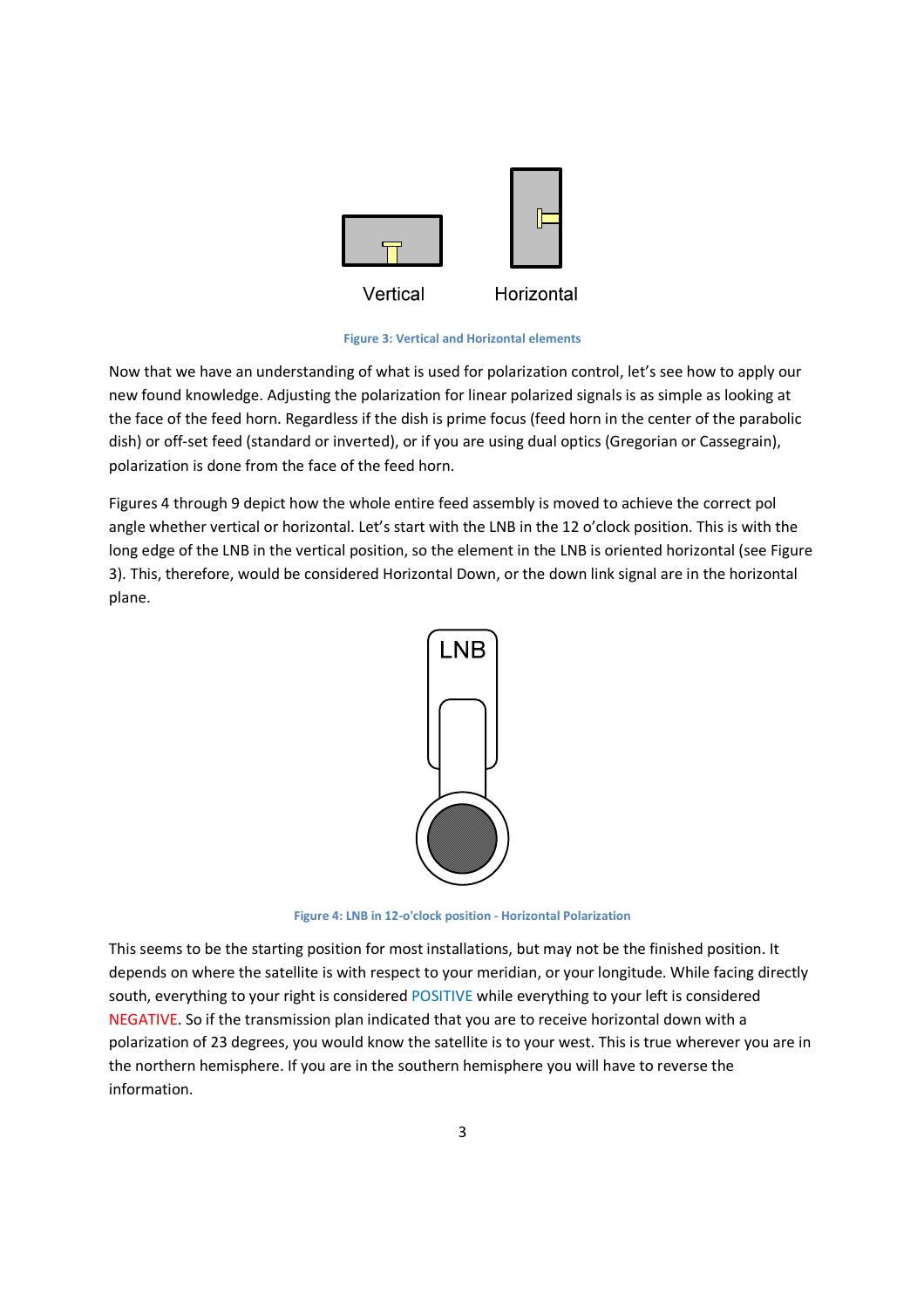Right then, your transmission plan said horizontal down, +23 degrees polarization. So which way will you rotate the feed assembly? Remember that when looking south (from the northern hemisphere) everything to your west is positive, you would rotate the feed assembly clockwise to 23 degrees. Figure 5 depicts what your polarization will look like.



**Figure 5: Horizontal Polarization, +23 degrees** 

Another way to look at this is viewing the feed assembly while looking at the sky, or looking towards the satellite. However, the easiest way to remember is the face of the feed horn is facing you.

Let's assume now that the transmission plan said horizontal down, -23 degrees polarization. Now which way do we rotate the feed assembly? Well, back to our discussion of facing south. If everything to our west was positive, then everything to our east, or our left, is negative. It would then be correct to say the rotation would be anti-clockwise, or counter-clockwise. Figure 6 shows the polarization in the negative.



**Figure 6: Horizontal down, -23 degrees**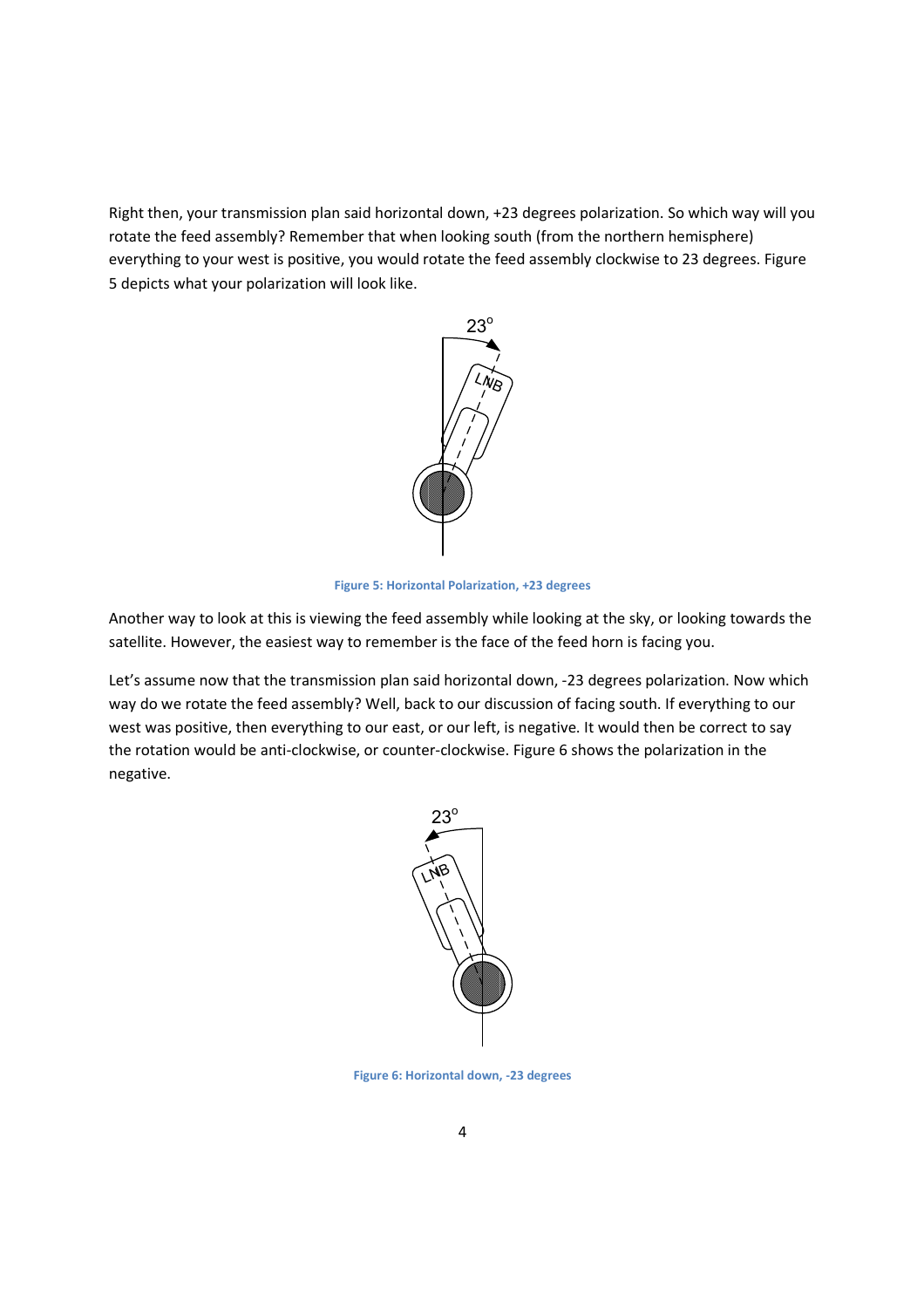So, could the polarization be  $0^{\circ}$ ? It sure can. If the satellite's meridian and your meridian were equal, then the polarization is  $0^{\circ}$ . An example would be a satellite located at 90 $^{\circ}$  and your earth station is located at a longitude of 90 $^{\circ}$ , then your polarization is 0 $^{\circ}$ .

So just to give you visual, Figure 7 shows the direction to rotate your LNB if you are in the northern hemisphere.



**Figure 7: Horizontal Polarization - Positive and Negative** 

Let's now tackle Vertical polarization. Remember in Figure 3 we showed you the difference between horizontal and vertical? Well, in order to achieve vertical horizontal polarization, we need to rotate the whole feed assembly 90°. But which way? Ah... now you are going to have to decide which way will be the easiest to adjust for positive and negative. So which one of the two feeds in Figure 8 is correct?



**Figure 8: Vertical Polarization. Which one is correct?** 

The feed in Figure 8 upper is oriented to the 9 o'clock position while the feed on the bottom is oriented to the 3 o'clock position. So which one is correct? Well, they both are. The position is oriented to ease the adjustment in the positive or negative plane. If we think about this for a few minutes, you will see that rotating the upper in the positive (clockwise) rotation will be easier than the bottom. Conversely, rotating the bottom feed would be easier in the negative (anti-clockwise, counter-clockwise) direction. Why? Remember that there is a support plate holding the feed assembly and one might not have enough room to obtain the correct polarization value.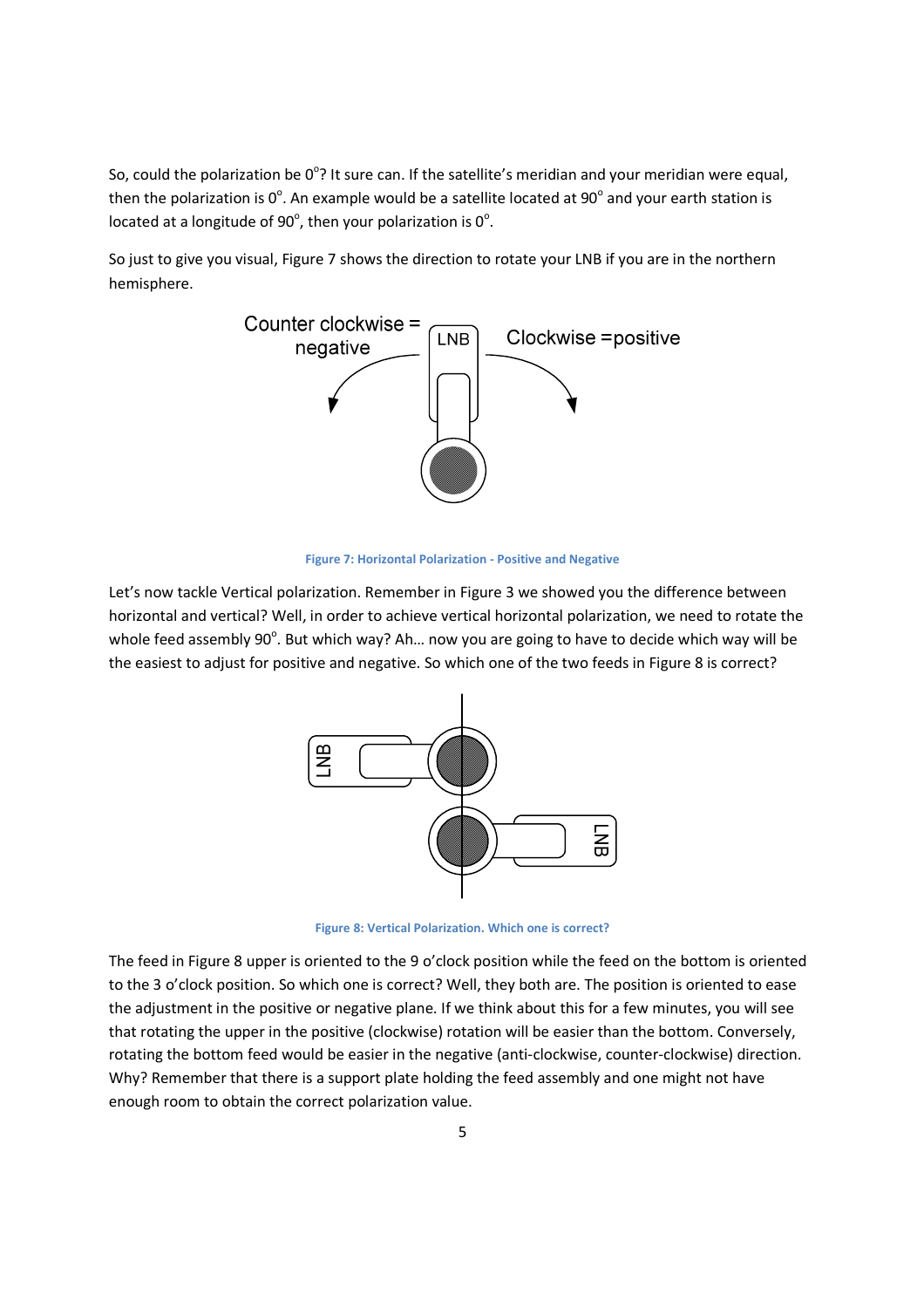Let's look at Figure 9 now and see that the correct orientation is directly proportional to the direction of the adjustment. If we are going to a positive value, we need the feed on the 9 o'clock position so it move up. If we are using negative values, then we start at the 3 o'clock position so the feed move… that is correct… up! Regardless, we want the feed to move up and away from the support plate. It is just easier to adjust in this position. If you are just adjusting in a  $1^{\circ}$  or so movement, either direction is fine.



## **Figure 9: Vertical Polarization**

What if the polarization was, say, 45°? IS it vertical or horizontal? Well, how low of an angle is the dish? That will tell you right away. Simply because the farther to the east or west the satellite is, the lower the angle of radiation, and, the steeper the polarization angle will be. So it really is quite simple. Also, the maximum polarization angle one can have is 55°. Any steeper and the dish will be looking below the horizon.

Let's talk about dish polarization vs. feed assembly polarization. You may see some dishes that look like they are tilting. Well , they probably are. Two types that I can think of right now are the HughsNet dish and a rectangular dish. These dishes do not use the conventional method of polarization. The feed is set for either horizontal (12 o'clock position) or vertical (3 o'clock or 9 o'clock position). The entire dish will then b e rotated into the correct polarization.

For the purpose of identification, the following rectangles signify the various waveguides you will see. First will be C-band, then Ku-Band, and finally Ka-Band. You can see that they are not compatible.



**Figure 10: Waveguides size vs. band**